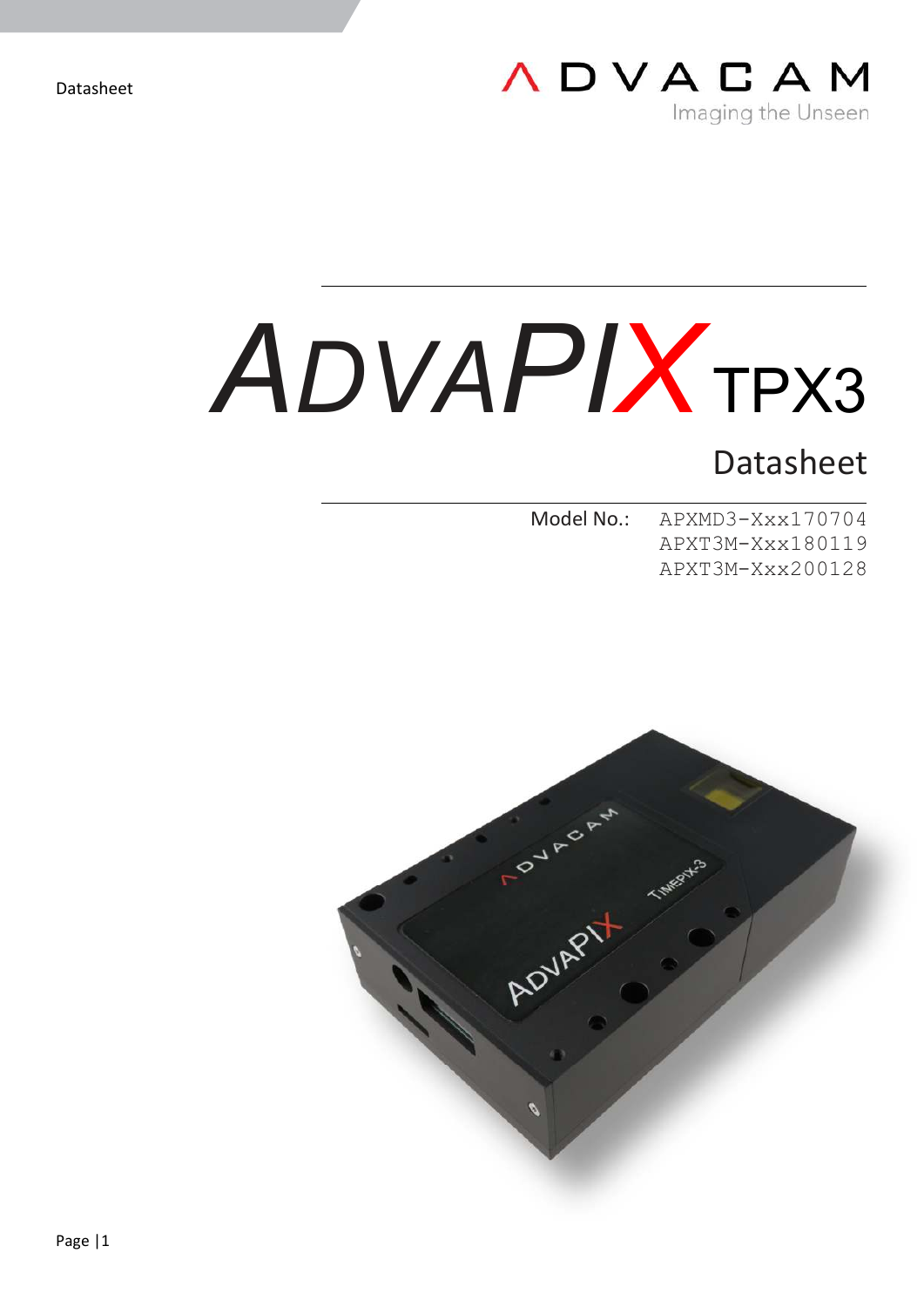

## General features



Illustration of single particle sensitivity of Timepix3 device. The tracks of different particles of radiation background (mostly muons and few protons) were recorded in 5 minutes on board of airplane. No noise (clean zero) is seen in dark regions. Inset shows the time profile along one muon track.

The **ADVA***PIX* **TPX3** modules were designed with special emphasis to performance and versatility which is often required in a scientific experimental work. They contain CERN detector Timepix3 for particle tracking and imaging with Si or CdTe sensor. The **ADVA***PIX* **TPX3** modules can be used in different configurations: telescope of several layers for better particle tracking and/or side-by-side for larger area coverage. Each module contains one Timepix3 device with fast sparse data readout to acquire up to 40 Mhits per second. A separate USB 3.0 channel for each module assures fast read-out of the whole modular system. The sensor type and thickness is of customer's choice.

The typical and intended applications of **ADVA***PIX* **TPX3** include:

- **Spectral X-ray and gamma ray imaging:** X-ray fluorescence imaging, X-ray radiography (low flux), scintigraphy or SPECT, radiography with isotopes.
- **Energy dispersive XRD, SAXS or WAXS:** Monochromatic X-ray source is NOT needed! Even high energy for thick samples is possible (e.g. 100 keV)!
- **•** Particle tracking and ion beam monitoring: detectors can be used for tracking and tagging of primary particles (e.g. ions) as well as secondary radiation (spallation, fragmentation, recoiled, bremsstrahlung, prompt/delayed decays, neutrons $1$  ...).
- **Neutron imaging:** The sensors can be adapted for neutron imaging by deposition of converter layers<sup>1</sup>.

Recording shapes of individual hits together with advanced data processing allows increasing the spatial resolution in some applications to units of microns or even sub-micrometric level (for ions).

# Main Features

- Readout chip type .................................... Timepix3
- Pixel size ................................................... 55 x 55 μm
- Sensor resolution ..................................... 256 x 256 pixels
- Time resolution ........................................ 1.6 ns
- Power ....................................................... External or via second USB 3.0
- Interface ................................................... USB 3.0 (Super-Speed)
- Maximum readout speed ......................... 40 million pixels / s
- Dimensions ............................................... 125 x 79 x 25.5 mm
- Weight ...................................................... 503 g

<sup>&</sup>lt;sup>1</sup> Convertors based on <sup>6</sup>LiF or <sup>10</sup>B<sub>4</sub>C for slow neutrons (efficiency up to 4%) or PE for fast neutrons.

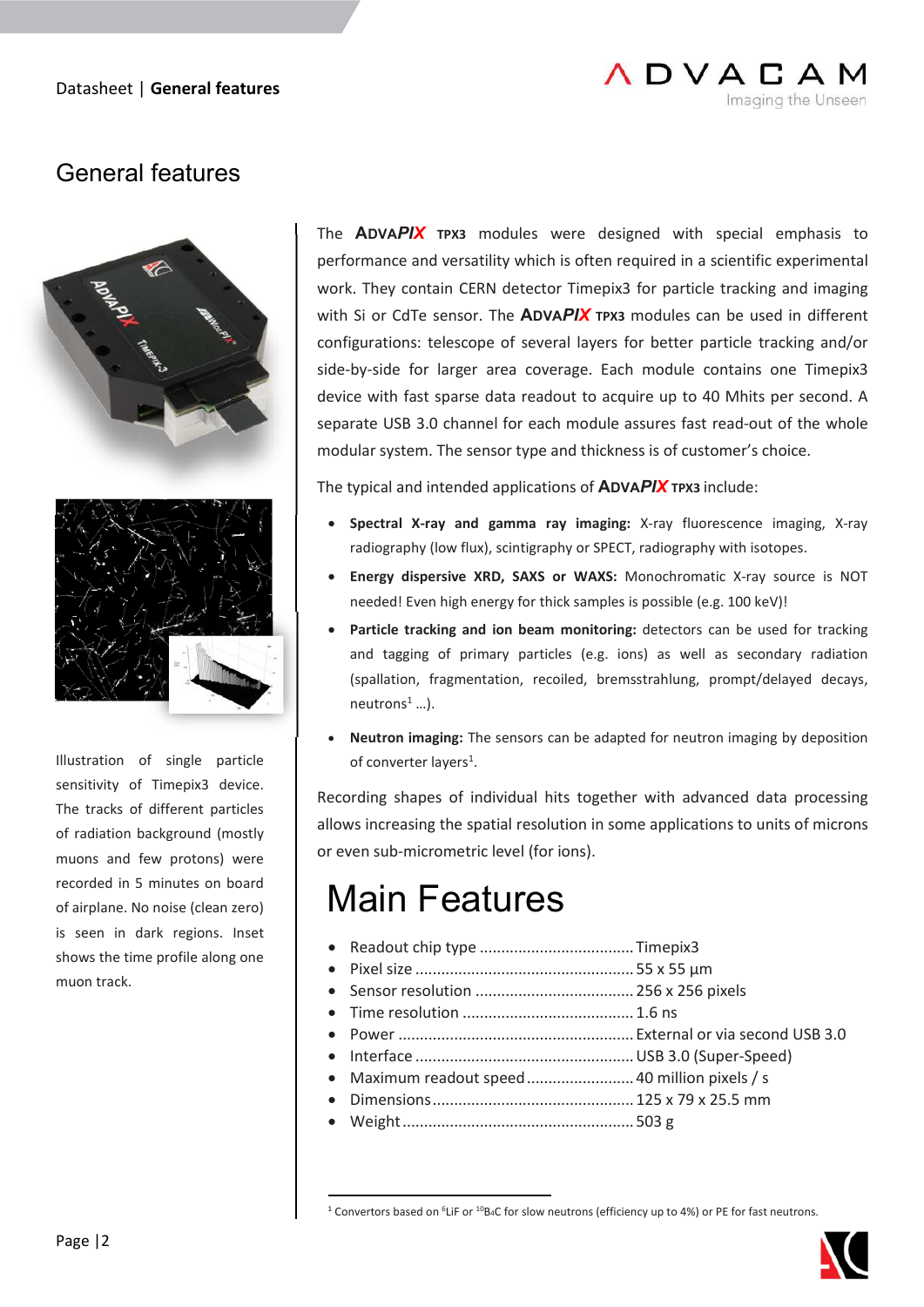

# Device parameters

#### Operating conditions

| Symbol    | Parameter                 | Value       | <b>Units</b> | <b>Comment</b>  |
|-----------|---------------------------|-------------|--------------|-----------------|
| <b>TA</b> | Ambient Temperature Range | $0 - 50$    | °С           |                 |
| Φ         | Humidity                  | <80         | %            | Not condensing  |
|           | Altitude*                 | $<$ 2000    | m            | Above sea level |
| IP        | IP rating                 | <b>IP40</b> |              | With cover      |

\*for use in vacuum chamber, operate only with air pressure lower than 10-3Pa Location: Intended for indoor use, dust free.

#### Electrical Specification

 $T_A = 25^{\circ}$ C, USB voltage V<sub>cc</sub> = 4.8V

| Symbol                                      | Parameter             | <b>Min</b> | <b>Typ</b> | <b>Max</b> | <b>Units</b> | <b>Comment</b>     |
|---------------------------------------------|-----------------------|------------|------------|------------|--------------|--------------------|
| $V_{CC}$                                    | Supply Voltage        | 4.0        | 5.0        | 5.5        | $\vee$       |                    |
| $I_{\text{CC}}$                             | <b>Supply Current</b> |            |            |            |              |                    |
| $I_{CC1}$                                   | Chip active           |            | 800        | 1500       | mA           |                    |
| <b>P1</b>                                   | Power Dissipation     |            |            | 7.5        | W            |                    |
| I/O Conn. Input CMOS 2.5V                   |                       |            |            |            |              |                    |
| <b>VINL</b>                                 | Voltage Low           | $-0.3$     |            | 0.7        | $\vee$       |                    |
| <b>VINH</b>                                 | Voltage High          | 1.7        |            | 2.8        | $\vee$       |                    |
| I/O Conn. Input LVDS                        |                       |            |            |            |              |                    |
| $V_{IN}$                                    | Voltage Range         | $\Omega$   |            | 2.5        | $\vee$       |                    |
| <b>VINDIFF</b>                              | Differential Voltage  | 250        |            | 600        | mV           |                    |
| I/O Conn. +5V (pin 2)                       |                       |            |            |            |              |                    |
| $I_{MAX}$                                   | Maximum current       | $\Omega$   |            | 0.5        | A            |                    |
| $V_{+5V}$                                   | Pin Voltage           |            | 4.5        |            | $\vee$       | $V_{CC}$ - 0.5V    |
| <b>Bias Voltage Source for Sensor Diode</b> |                       |            |            |            |              |                    |
| <b>V</b> <sub>BIAS</sub>                    | <b>Bias Voltage</b>   | 0          |            | ±450       | $\vee$       | Polarity is sensor |
|                                             |                       |            |            |            |              | dependent          |

### Performance characteristics of Timepix3

| Symbol       | Parameter                       | Min  | <b>Typ</b> | <b>Max</b> | <b>Units</b> | <b>Comment</b>                    |
|--------------|---------------------------------|------|------------|------------|--------------|-----------------------------------|
|              | Hit-rate                        |      |            | 40         | MPixels/s    | with USB 3.0 cable                |
|              | Data rate                       |      |            | 2.4        | Gbit/s       | with USB 3.0 cable                |
| <b>TREAD</b> | Frame Readout Time <sup>2</sup> |      | 33         |            | ms           | with USB 3.0 cable                |
| dT           | Time resolution                 | 1.56 |            |            | ns           |                                   |
| <b>FREAD</b> | Read-out frequency              |      | 320        |            | MHz          | $\frac{1}{2}$ of maximum ROC freq |

<sup>&</sup>lt;sup>2</sup> During Readout time (or Dead time), no signal is collected from the sensor.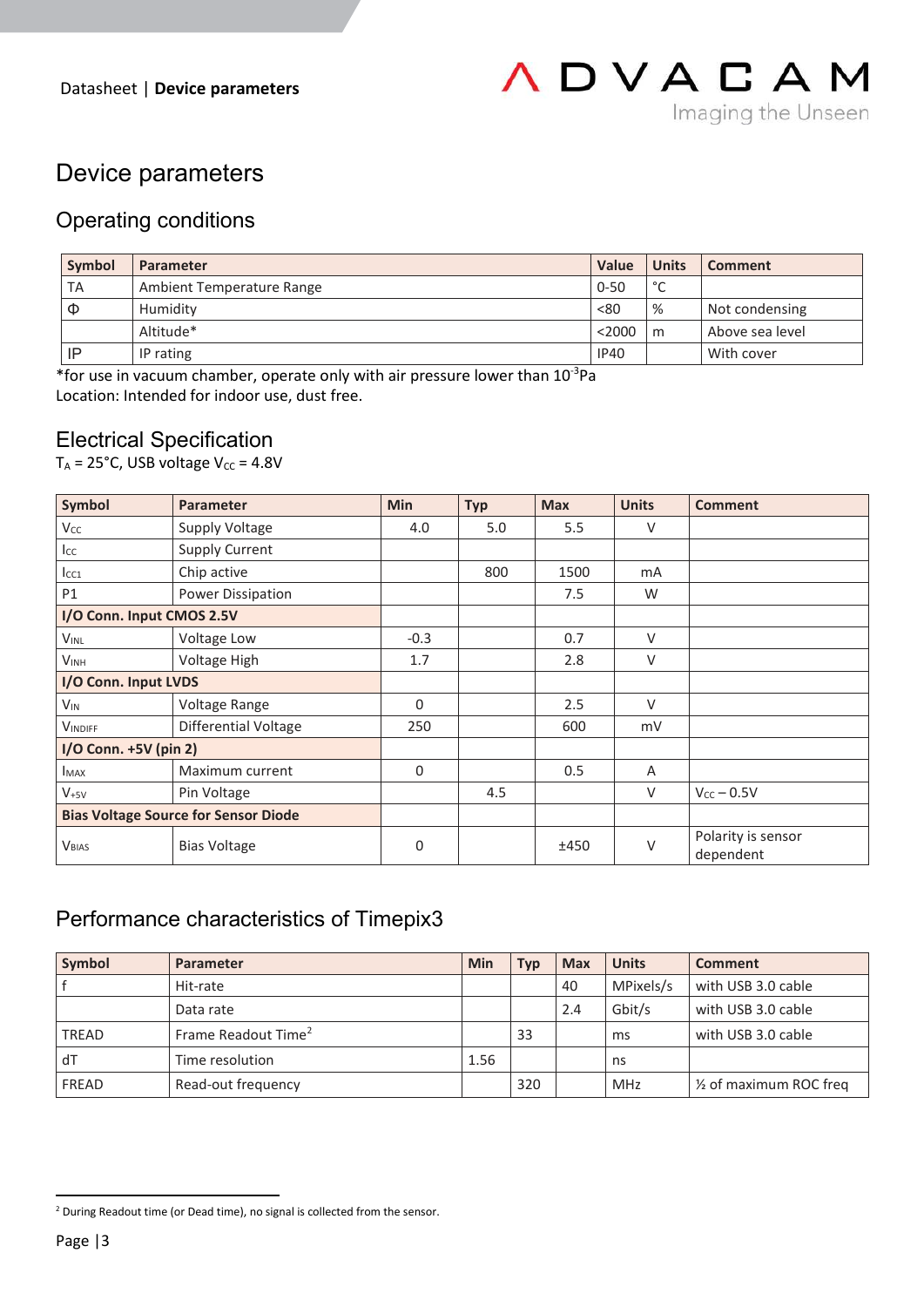

#### Pixel mode hit-rate measurement

The whole detector is exposed to homogenous perpendicular irradiation from X-ray tube operated at 30 kVp with 3 mm Aluminum filter. The measurement type is set to "Pixels" and mode to "ToT+ToA" The following setting must be set before the measurement starts. Unchecked the "ProcessData" and "DummyAcqNegativePolarity" and set value 400 to the field DDBlockSize and value 1000 to the field DDBuffSizein the tab Readout in More Detector Setting dialog which is accessible from the main Pixet window on the right side under the panel Detector setting. All other parameters are set to factory defaults (as stored in the configuration file delivered with the device). The exposure time is set to 1 s. The data must be read out to the memory. The data are saved to disk after the measurement and later processed. The "Clustering" tool of PiXet-Pro is used to analyze measured data where you can replay the data and find the total number of hit pixels. For more information inquire the attachment "Hit rate AdvaPIX TPX3"

The number of hit pixels per second is drawn as a function of X-ray tube current searching for saturation. The number of hit pixels per second is drawn as function of X-ray tube current searching for saturation.



#### Sensor parameters

 $T$ 

| $I_A - ZJ$ C    |                                                           |             |             |             |             |             |              |                 |  |
|-----------------|-----------------------------------------------------------|-------------|-------------|-------------|-------------|-------------|--------------|-----------------|--|
| Symbol          | <b>Parameter</b>                                          | Si          |             |             | <b>CdTe</b> |             | <b>Units</b> | <b>Comment</b>  |  |
|                 | Thickness                                                 | 100         | 300         | 500         | 1000        | 1000        | 2000         | μm              |  |
|                 | Minimum energy threshold                                  | $2.0 - 2.7$ | $2.0 - 2.7$ | $2.0 - 3.0$ | $2.0 - 3.0$ | $2.5 - 4.5$ | $3.0 - 5.0$  | keV             |  |
| $\sigma$ Thi@60 | Energy resolution in ToT mode ( $\sigma$ $\omega$ 60 keV) | $1.2 - 2.6$ | $1.3 - 2.7$ | $1.4 - 3.5$ | $1.7 - 3.6$ | $2.8 - 5.4$ | $2.9 - 8.3$  | keV             |  |
| OThI@122        | Energy resolution in ToT mode ( $\sigma$ @ 122 keV)       |             |             |             |             | $3.4 - 6.0$ | $4.5 - 9.9$  | keV             |  |
|                 | Typical detectable energy range for X-rays                | $2.0 - 60$  |             |             | $2.5 - 500$ |             | keV          | See chart below |  |
|                 | Pixel size                                                | 55          |             |             |             | μm          |              |                 |  |

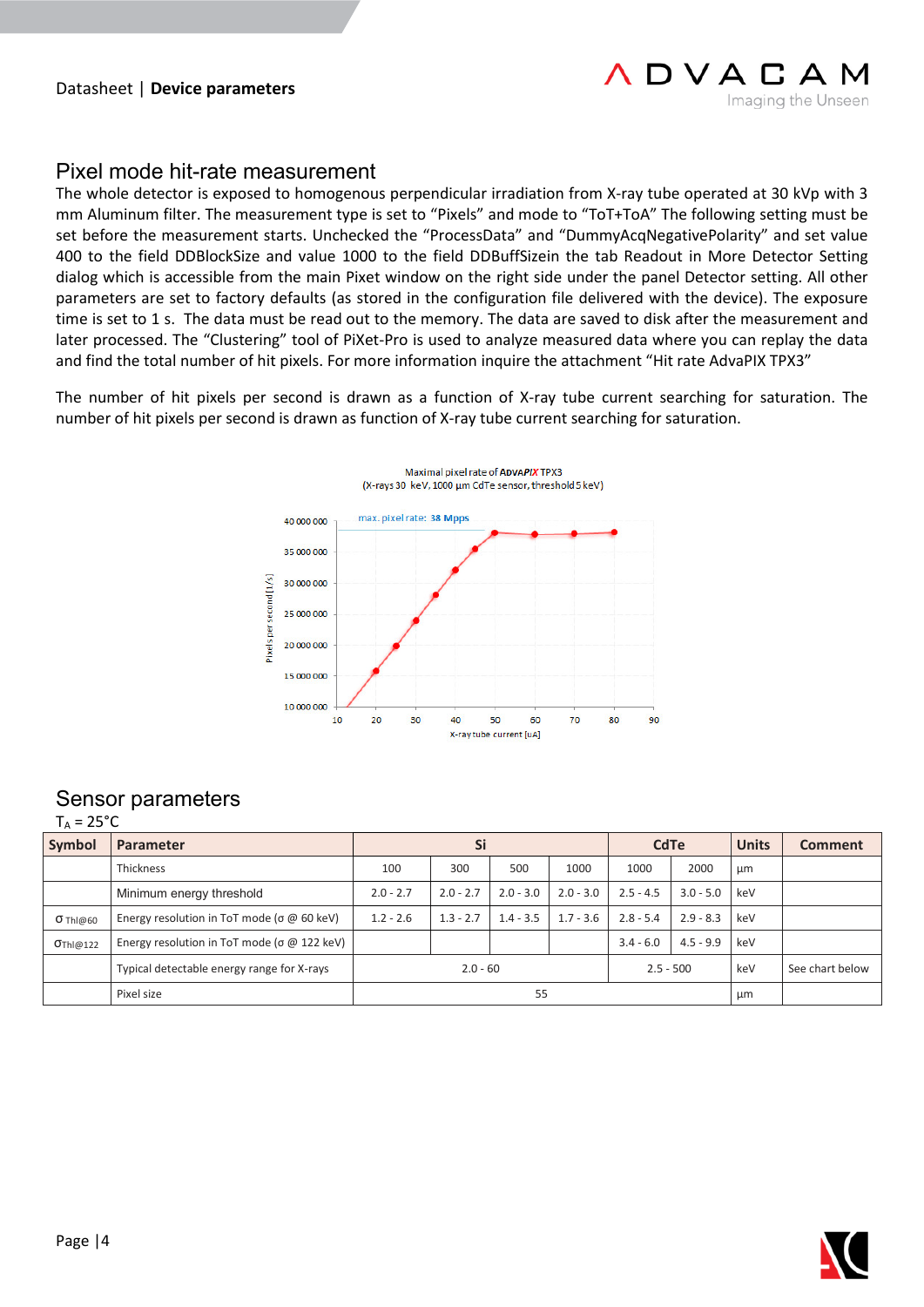



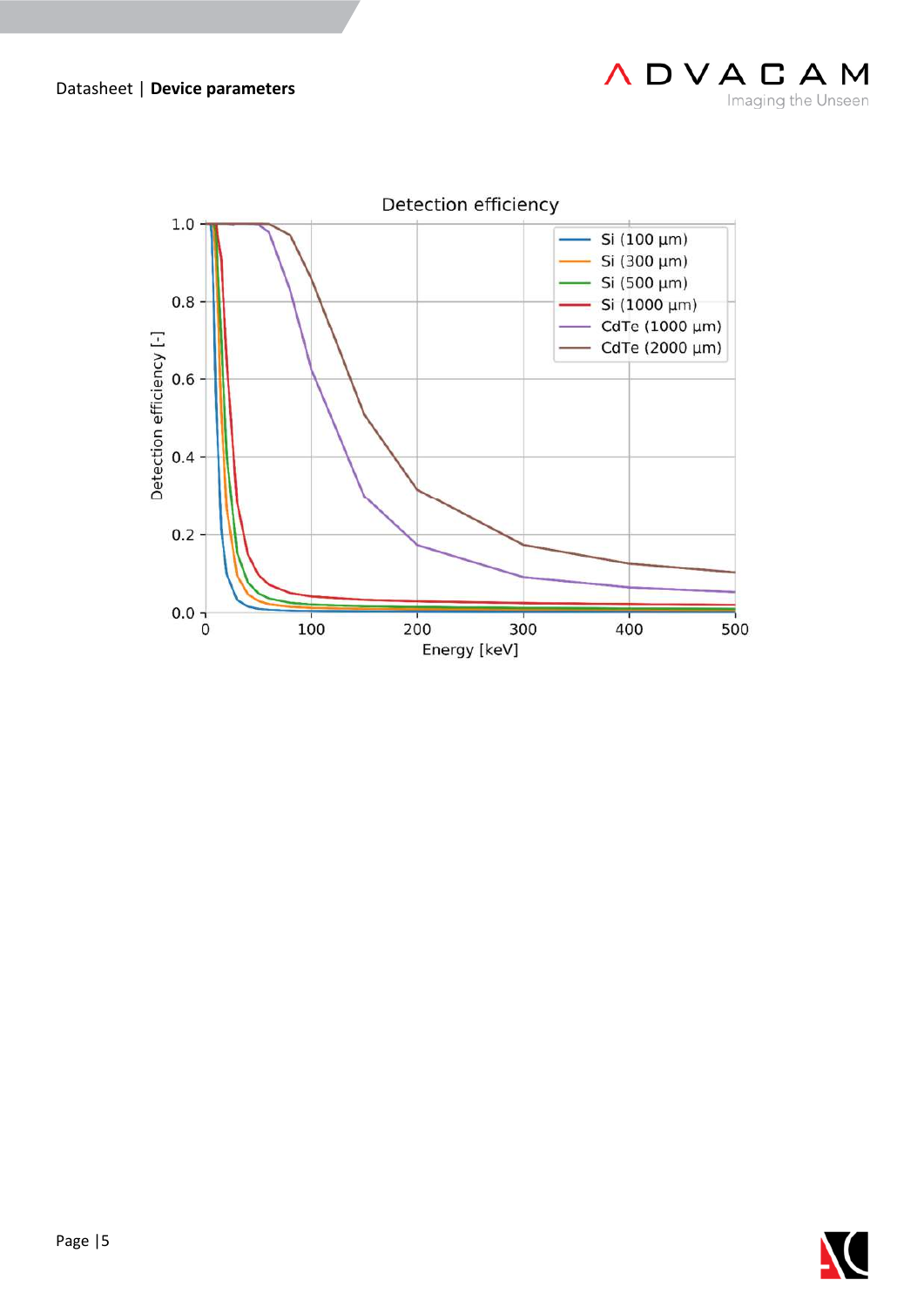

# Basic principles, measurement types and modes

The ionizing radiation particle interacts with the sensor material creating an electric charge. This charge is collected by electric field and brought to pixel preamplifier where it is amplified and shaped forming triangular voltage pulse. The amplitude and duration of this pulse is proportional to energy deposited by particle within the pixel. The situation when the voltage pulse amplitude in particular pixel exceeds preselected threshold value is called "event" or "hit".

Each pixel contains three digital counters (10, 14 and 4 bits). These counters are used differently according to measurement type and mode. There are four basic values which can be measured and stored in counters of each pixel:

#### **Measurement modes:**

| <b>Number of Events</b>   | = number of events (hits) in the pixel during exposure time (this mode is suitable<br>mainly for frame type readout).                                                                                                                                                                                                                                                                                                                                                                                                           |
|---------------------------|---------------------------------------------------------------------------------------------------------------------------------------------------------------------------------------------------------------------------------------------------------------------------------------------------------------------------------------------------------------------------------------------------------------------------------------------------------------------------------------------------------------------------------|
| Time-over-Threshold (ToT) | = measured as number of periods of 40 MHz clock signal (25 ns step) when amplifier<br>output signal stays over the energy threshold. The ToT can be transformed to energy<br>in keV using per-pixel-calibration function. The coefficients for per-pixel-calibration<br>are unique for each detector pixel and they are stored in configuration file delivered<br>with device. The energy calibration is valid only for given values of other detector<br>parameters as delivered in configuration file (especially threshold). |
| Time-of-Arrival (ToA)     | = number of periods of 40 MHz clock signal (25 ns step) from start of exposure till the<br>event is registered by pixel (i.e. pulse in pixel crosses the threshold). The range is<br>409.6 µs. Additional 16 bits are added in FPGA in readout electronics so that the total<br>range is 26.8 seconds. The additional bits are usable only if the pixel hit rate is below<br>maximal value (see $f_p$ in table of Performance characteristics).                                                                                 |
|                           | Fast-Time-of-Arrival (FToA) = time difference between event detection and next clock signal measured with step<br>of 1.5625 ns. Range is 4 bits. The combination of ToA and FToA gives precise time of<br>event detection in nanoseconds using following formula:                                                                                                                                                                                                                                                               |
|                           | Time $[ns] = ToA*25 - FToA*1.5625$                                                                                                                                                                                                                                                                                                                                                                                                                                                                                              |
|                           | ToA and FTOA are combined together by software. If saved then ToA and FToA are<br>stored as separate items.                                                                                                                                                                                                                                                                                                                                                                                                                     |
| <b>Measurement types:</b> |                                                                                                                                                                                                                                                                                                                                                                                                                                                                                                                                 |
| Frame type measurement    | No data is sent out of device during the exposure time. All measured events are<br>accumulated in counters of pixels. Event counter is incremented and ToT is<br>integrated for all events. The measured data is read-out after end of exposure time<br>for all pixels with nonzero content. No measurement can be performed during                                                                                                                                                                                             |

Pixel type measurement Information about all hit pixels is read-out immediately and continuously during exposure time. If hit rate is below maximal value (see fp in table of Performance characteristics) then there is virtually no deadtime.

readout process.

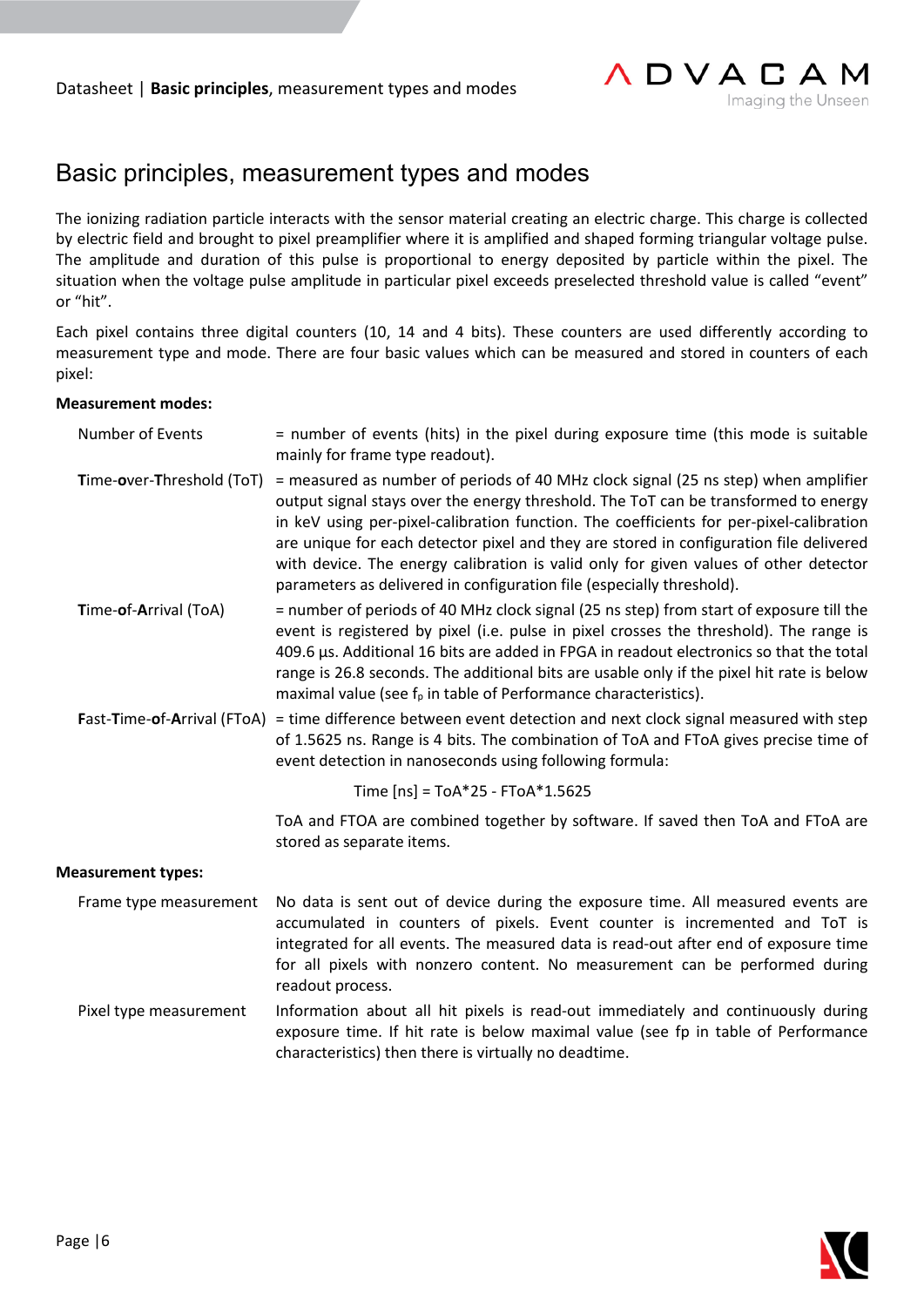#### Datasheet | **Basic principles**, measurement types and modes



Major modes and types of operation (rarely used combinations are shown with gray background):

| <b>Type</b>                                     | <b>Mode</b> | Range             | <b>Description</b>                                                                                                                            |  |  |
|-------------------------------------------------|-------------|-------------------|-----------------------------------------------------------------------------------------------------------------------------------------------|--|--|
| Frame                                           | Event+iToT  | $10 bit + 14 bit$ | 2 output frames per exposure:<br>$1st$ Events = Number of events in pixel,<br>$2nd$ iToT = total time over threshold for all events in pixel. |  |  |
| (reading all pixels after<br>end of exposure)   | iToT        | 14 bit            | 1 output frame: iToT = total time over threshold for all events in pixel.                                                                     |  |  |
|                                                 | <b>ToA</b>  | 18 bit            | 1 output frame: $ToA+FToA^3 = Time$ of Arrival of first event in pixel.                                                                       |  |  |
| Pixel                                           | ToT+ToA     | $10 bit + 18 bit$ | 4 numbers per pixel per event: Position, ToT, ToA and FToA.                                                                                   |  |  |
| (reading only hit pixels<br>continuously during | <b>ToA</b>  | 18 bit            | 3 numbers per pixel per event: Position, ToA and FToA.                                                                                        |  |  |
| exposure)                                       | Only ToT    | 10 bit            | 2 number per pixel per event: Position and ToT.                                                                                               |  |  |

<sup>&</sup>lt;sup>3</sup> ToA and FToA are combined together by software automatically. If saved, ToA and FToA are stored as separate items (for Pixel type measurement).

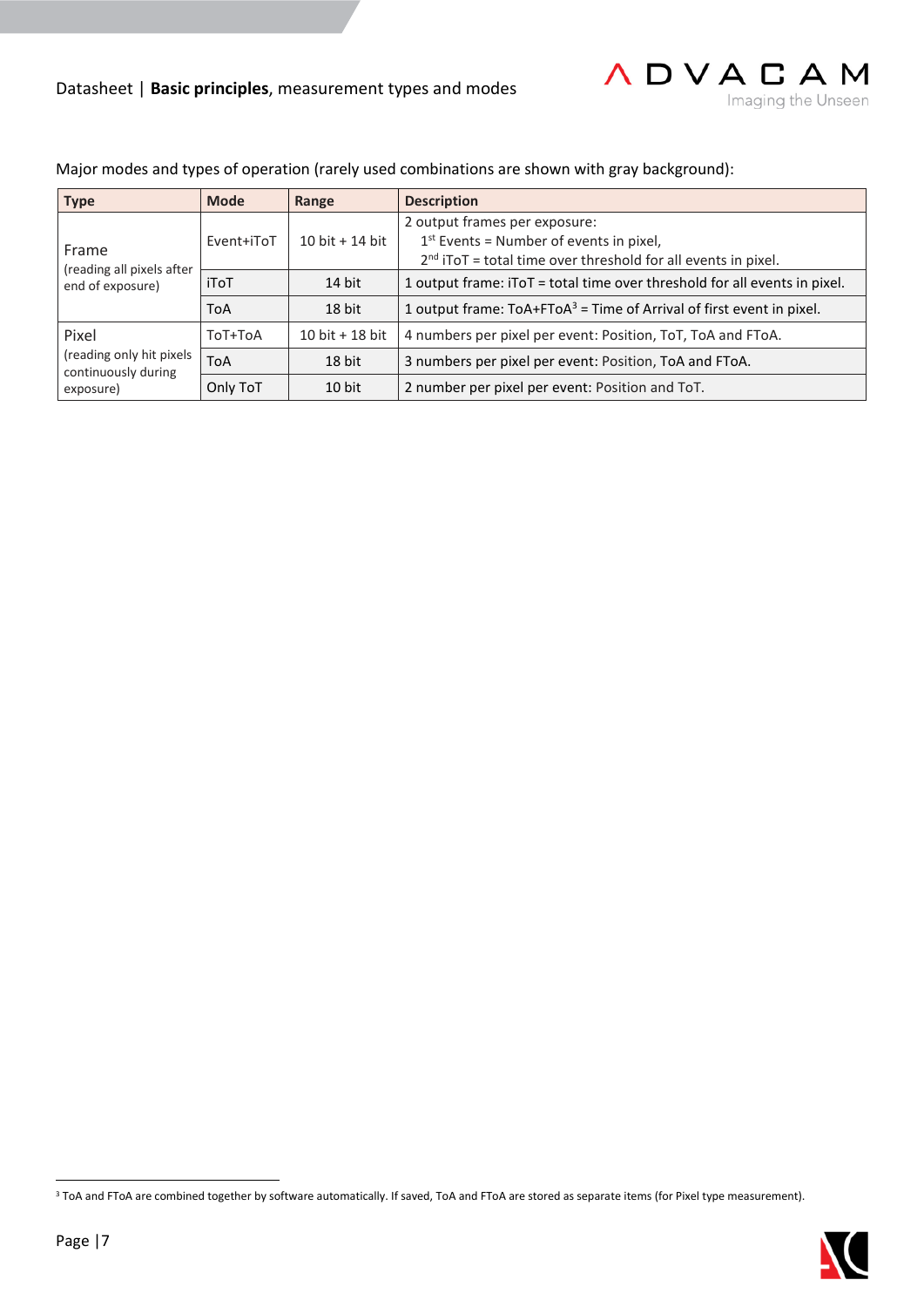

# Device description



#### +5VDC connector

Main power supply (via standard 5.5/2.1mm barrel connector). Connect after plugging USB connector.

#### USB 3.0 connector

USB type micro B, Standard USB 3.0 Super-Speed.

#### I/O Digital connector

Signals on I/O Digital connector are used for synchronization purposes. For details see Synchronization guide for TPX3. Input pins are **NOT** +5V compatible. Pin 2 (+5V) may be used for power of external circuitry. It is taken directly from +5VDC connector, protected by schottky diode (0.5A max) Pin directions (Input/output) are dependent on polarity of pin 9 (Dir Select).

| <b>Pin</b> | <b>Name</b> | <b>Signal type</b> | Pin | <b>Name</b> | <b>Signal type</b> |
|------------|-------------|--------------------|-----|-------------|--------------------|
|            | GND         |                    |     | $+5V$       |                    |
| 3          | Resersved   | CMOS 0-2.5V        | 4   | Resersved   | CMOS 0-2.5V        |
| 5          | Resersved   | <b>CMOS 0-2.5V</b> | 6   | Resersved   | CMOS 0-2.5V        |
|            | NC.         | -                  | 8   | Resersved   | CMOS 0-3.3V        |
| ٩          | NC.         | -                  | 10  | Resersved   | CMOS 0-3.3V        |

#### Table for version APXMD3-Xxx170704

#### Table for version APXMD3-Xxx180119

| Pin | <b>Name</b>    | <b>Signal type</b> | Pin | <b>Name</b> | <b>Signal type</b> |
|-----|----------------|--------------------|-----|-------------|--------------------|
|     | GND            |                    |     | $+5V$       |                    |
| 3   | CLK p          | LVDS (2.5V)        | 4   | CLK n       | LVDS (2.5V)        |
| 5   | F <sub>2</sub> | CMOS 0-2.5V        | 6   | F1          | CMOS 0-2.5V        |
|     | Trigger Out    | CMOS 0-2.5V        | 8   | Trigger In  | CMOS 0-2.5V        |
| 9   | Dir select     | CMOS 0-2.5V        | 10  | GND         |                    |

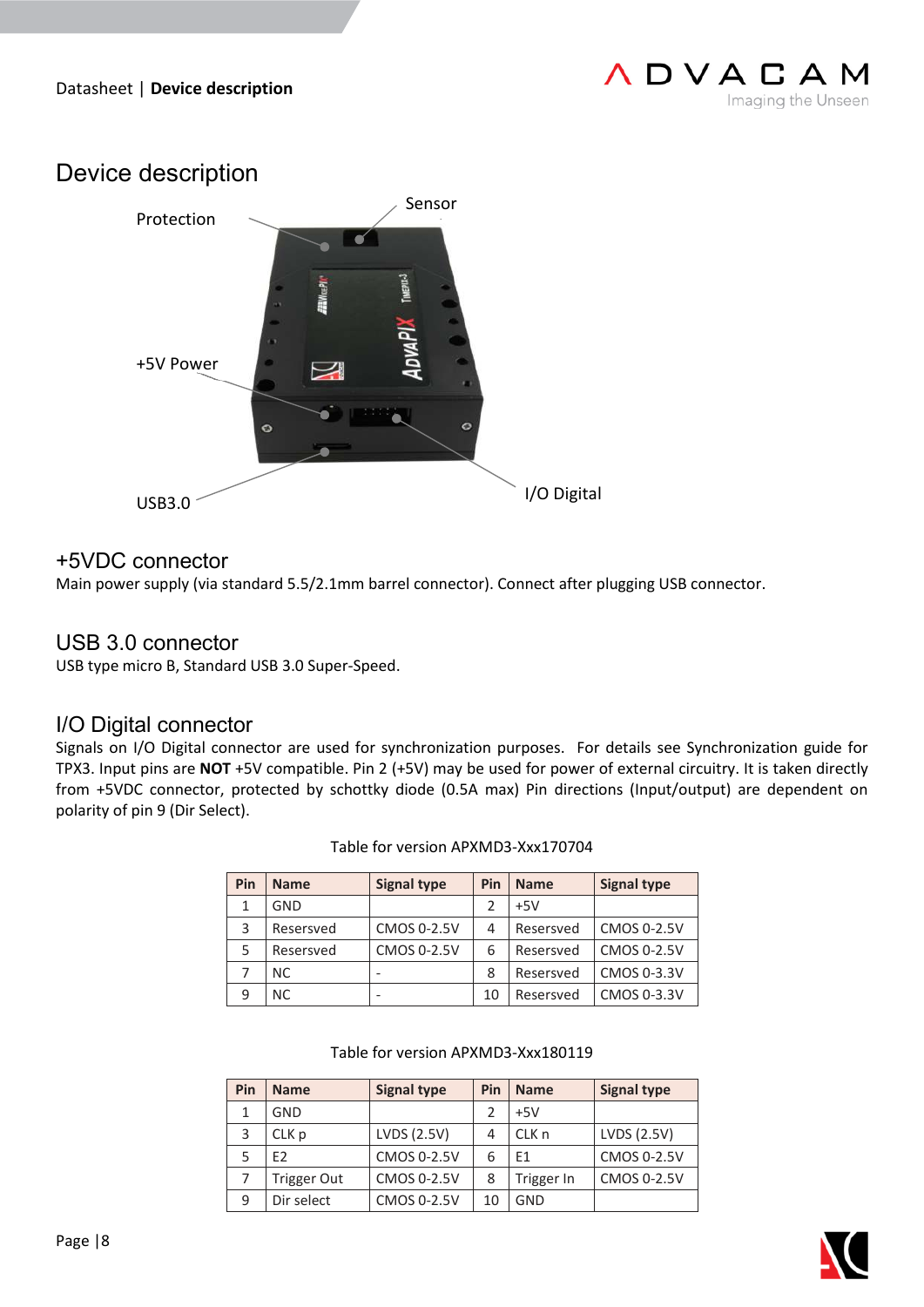#### Table for version APXMD3-Xxx200128

| Pin | <b>Name</b>    | <b>Signal type</b> | Pin           | <b>Name</b> | <b>Signal type</b> |
|-----|----------------|--------------------|---------------|-------------|--------------------|
|     | GND            |                    | $\mathcal{P}$ | $+5V$       |                    |
| 3   | Master Disable | CMOS 0-2.5V/5V     | 4             | CLK n       | LVDS (2.5V)        |
|     | CLK p          | LVDS (2.5V)        | 6             | T0/Sh-sel   | CMOS 0-2.5V        |
|     | $Th/Sh$ p      | LVDS (2.5V)        | 8             | Th/Sh n     | LVDS (2.5V)        |
| 9   | Ready          | CMOS 0-2.5V        | 10            | T0/Sh-CMOS  | CMOS 0-2.5V        |

#### **Certificates**

AdvaPIX TPX3 has been tested by certification authority (Electrotechnical testing institute EZÚ) according to following standards:

| <b>Standard number</b> | <b>Name</b>                                                                               |
|------------------------|-------------------------------------------------------------------------------------------|
| EN 61010-1:2010        | Safety Requirements For Electrical Equipment For Measurement, Control, And Laboratory Use |
| EN 61326-1:13          | Electrical Equipment For Measurement, Control And Laboratory Use - EMC Requirements       |

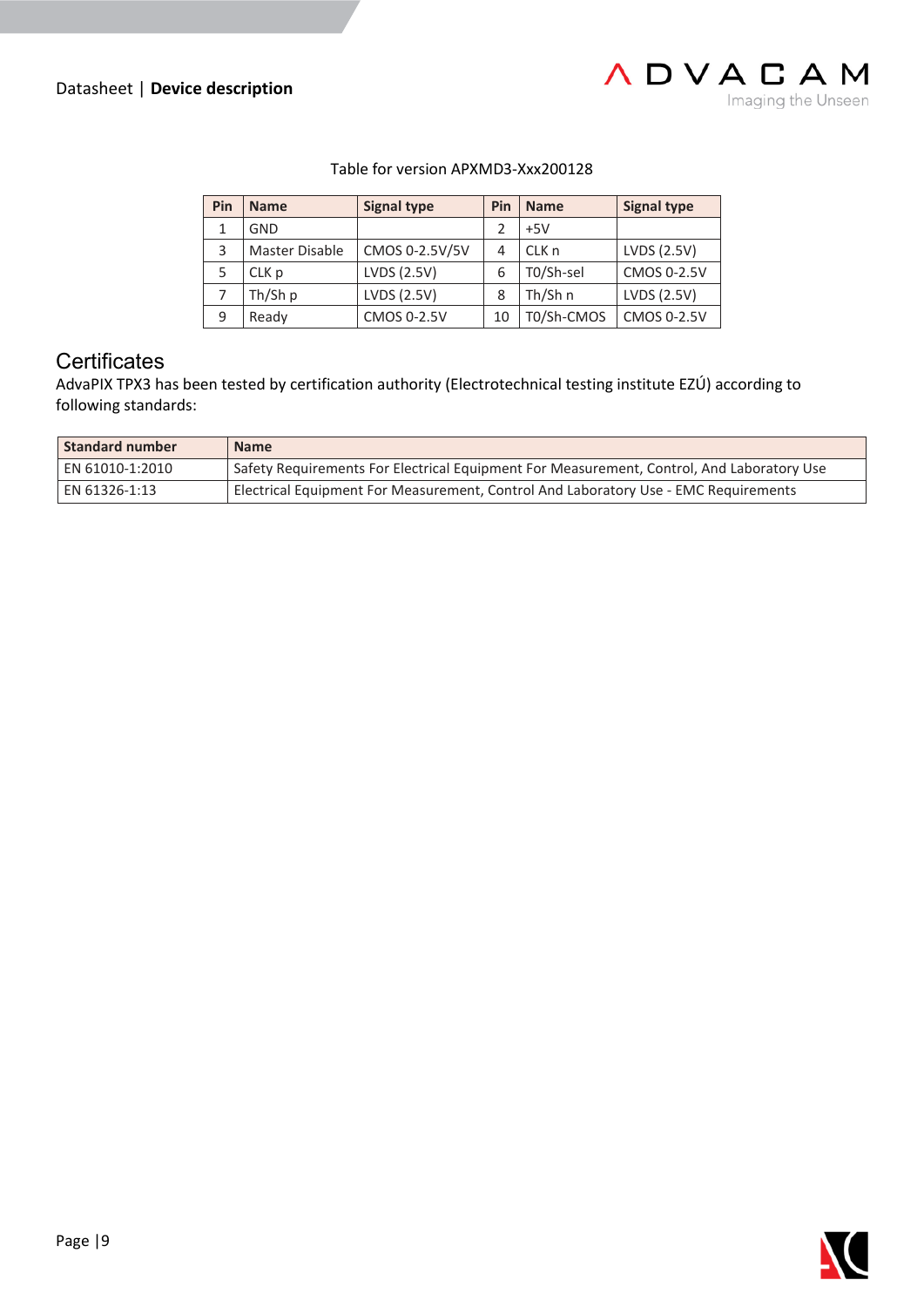

Mechanical dimensions

#### Without protection cover **Do not operate without protection cover**!



All dimensions are in mm.

\* Sensitive surface distance from bottom of the box is stated for 300 µm sensor thickness.

Extreme care must be taken when removing protecting cover and handling the **ADVA***PIX* **TPX3** without the protecting cover. Warranty does not apply to mechanical damage of the sensor and wirebonds.

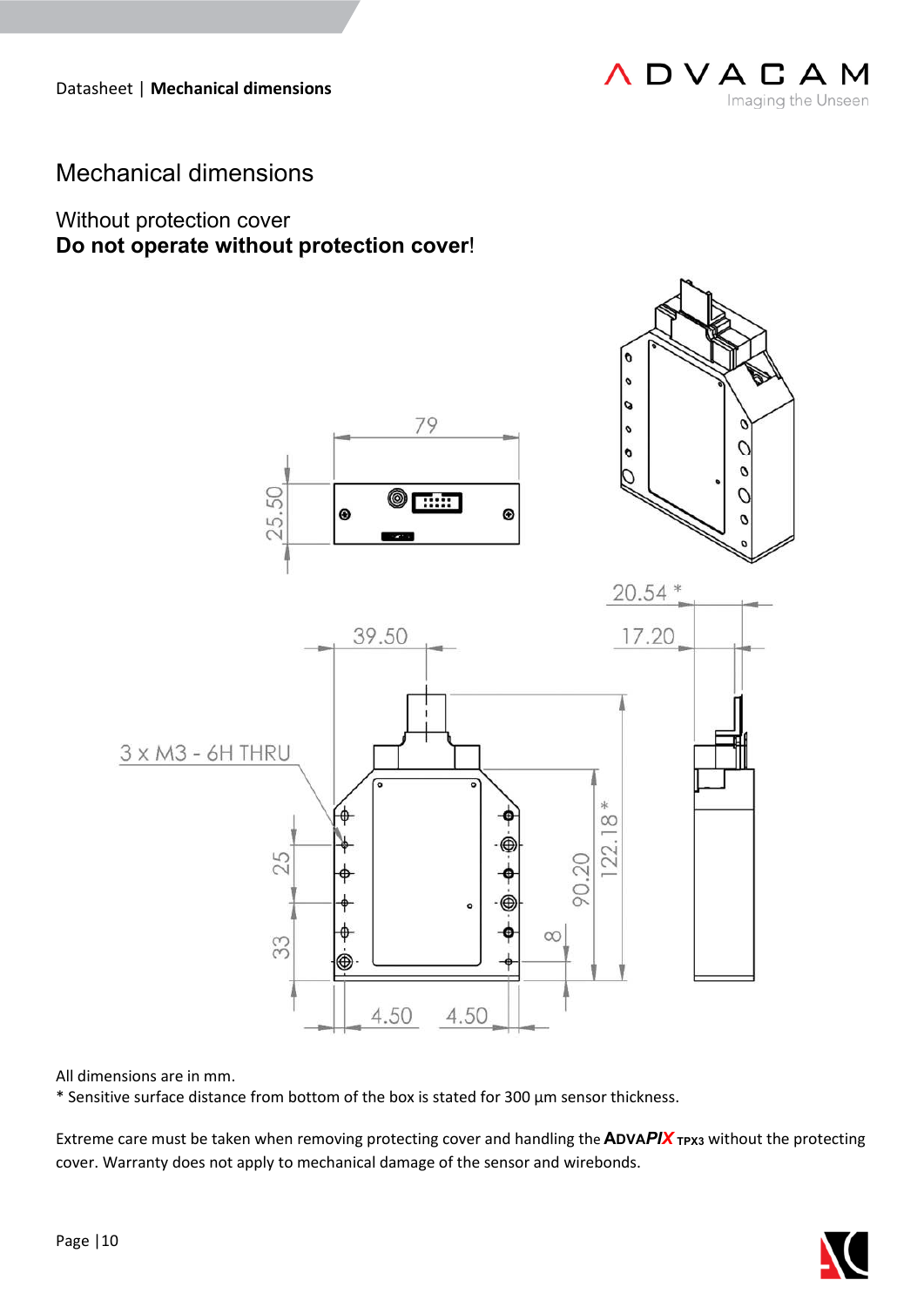**ADVACAM** Imaging the Unseen

#### With protection cover



All dimensions are in mm.

\* Sensitive surface distance from top of the box is stated for 300 µm sensor thickness.

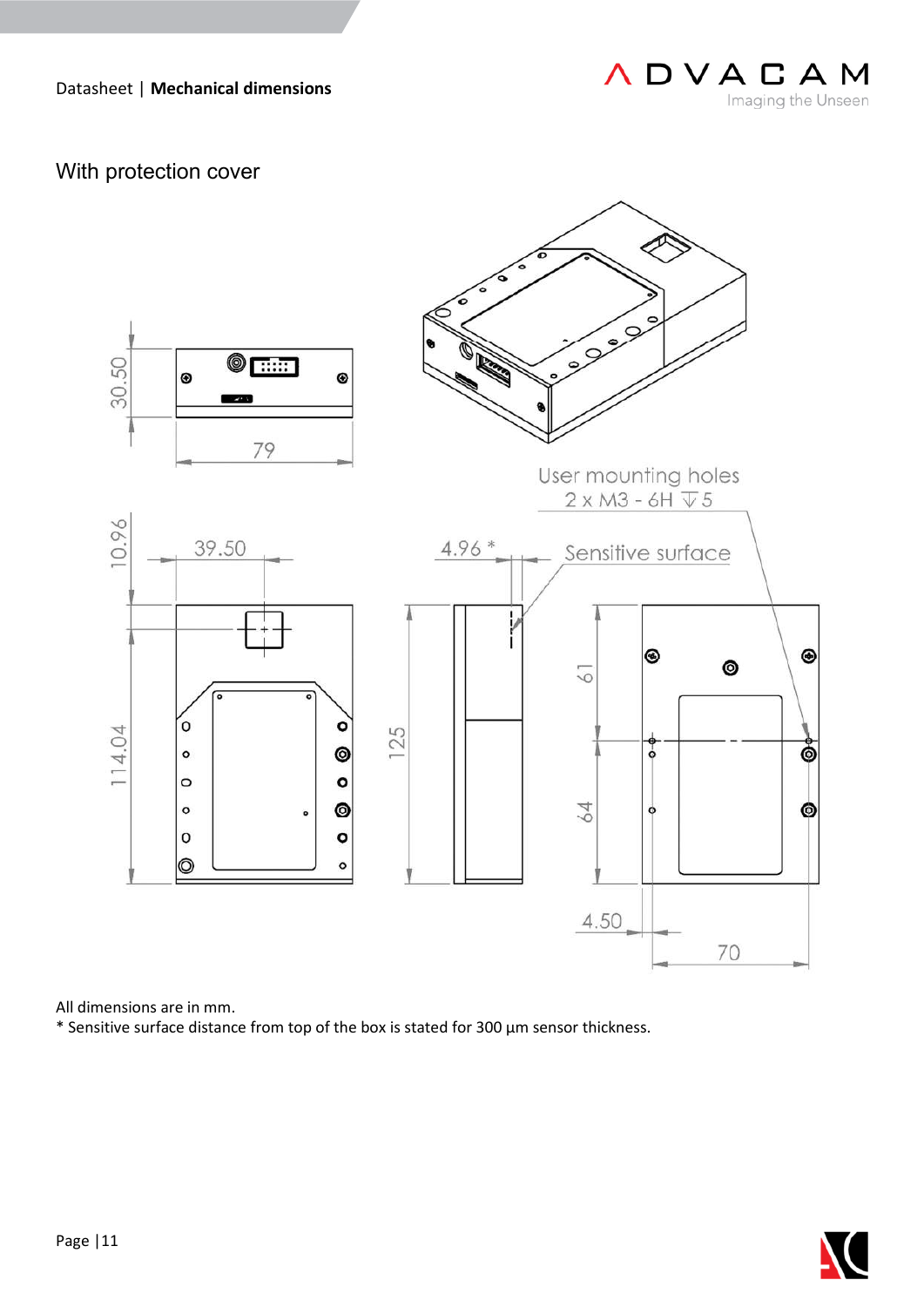Datasheet | **Model Number** Codes



# Model Number Codes

| Example:                       | APX | T3M | X | P | $\overline{\mathbf{3}}$ | 200128 |
|--------------------------------|-----|-----|---|---|-------------------------|--------|
| <b>Device name:</b>            |     |     |   |   |                         |        |
| APX - AdvaPIX                  |     |     |   |   |                         |        |
| <b>Device modification:</b>    |     |     |   |   |                         |        |
| T3M (or MD3) - Timepix3 Module |     |     |   |   |                         |        |
| Sensor type:                   |     |     |   |   |                         |        |
| P - Planar silicon             |     |     |   |   |                         |        |
| $C - C dTe$                    |     |     |   |   |                         |        |
| <b>Sensor thickness:</b>       |     |     |   |   |                         |        |
| $1 - 100 \mu m$                |     |     |   |   |                         |        |
| $3 - 300 \mu m$                |     |     |   |   |                         |        |
| $5 - 500 \mu m$                |     |     |   |   |                         |        |
| $A - 1000 \mu m$               |     |     |   |   |                         |        |
| $B - 2000 \mu m$               |     |     |   |   |                         |        |
| <b>Device version date:</b>    |     |     |   |   |                         |        |

YY MM DD

# Release history

| Date         | Changes                                                                               |  |
|--------------|---------------------------------------------------------------------------------------|--|
| 17/11/02     | Model number codes added, datasheet version                                           |  |
| 18/02/08     | Synchronization of 180119 version                                                     |  |
| 19/04/16     | Synchronization voltages corrected                                                    |  |
| 19/07/22     | Major revision: Added intended applications, description of modes and types, hit rate |  |
| measurement. |                                                                                       |  |
| 19/07/29     | EMC certificate numbers added                                                         |  |
| 19/12/04     | Sensor parameters, Detection efficiency                                               |  |
| 20/05/19     | New version; Mechanical dimensions; Changed Synchronization                           |  |
|              |                                                                                       |  |